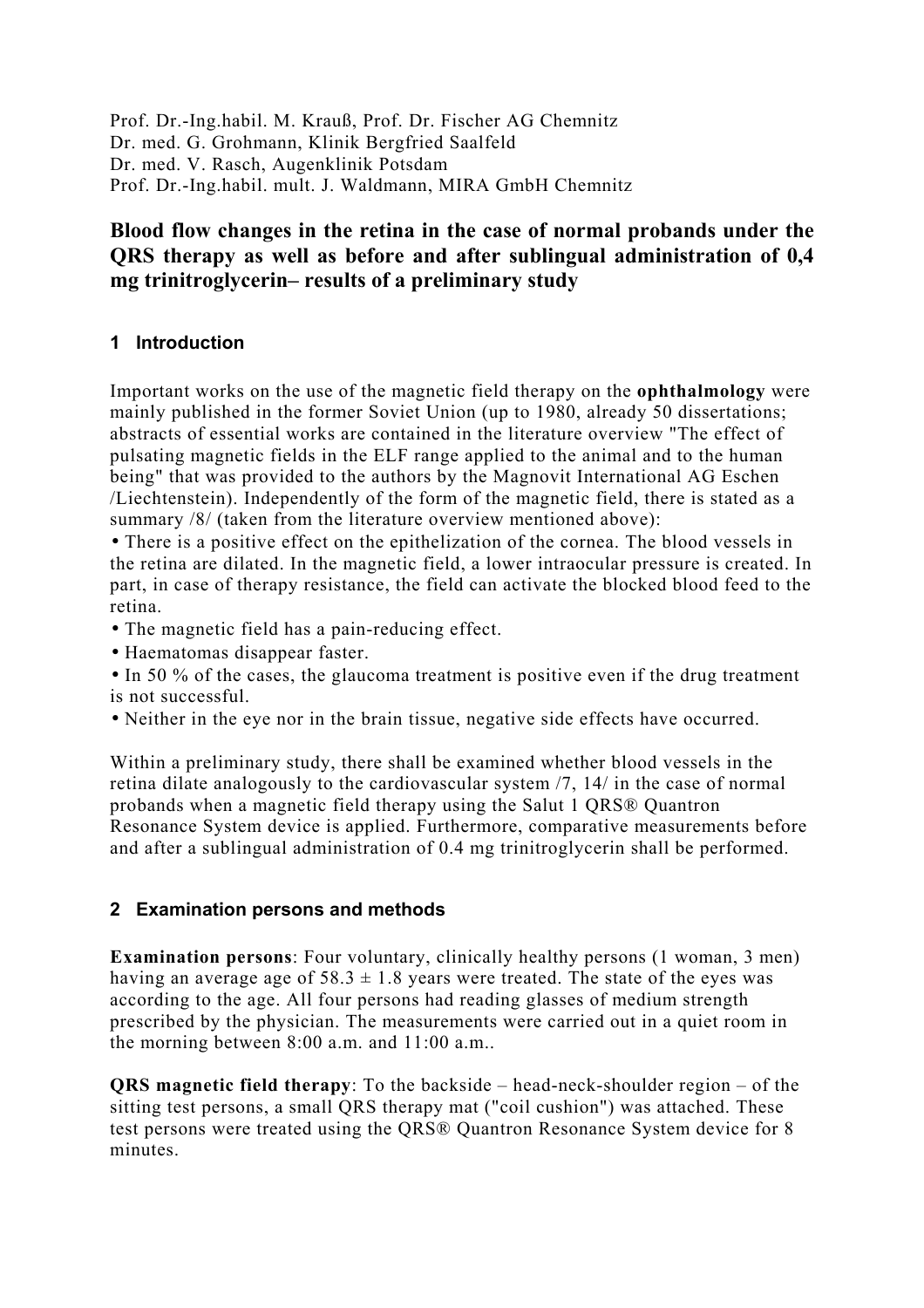To compare occurring changes on a QRS therapy, 0.4 mg **trinitroglycerin** were sublingually administered to one test person. As known, a nitrate fed in this way – as the endogenously nitrate does – dilates the vessels. Thus, nitroglycerin is a stimulus by means of which the vasodilation can be stimulated in an endothelium-independent manner. In the cardiovascular system, this effect can be acquired non-invasively by means of high-resolution ultrasound duplex equipment, the laser Doppler flowmetry, the NIRP method /7/ and the vein occlusion plethysmography.

**The examinations of the ocular fundus** during the influence of the QRS magnetic field as well as under trinitroglycerin were performed using the Heidelberg Retina Flowmeter produced by HEIDELBERG ENGINEERING /5/. The Heidelberg Retina Flowmeter combines two specific measuring techniques – the confocal laser scanning technique and the laser Doppler flowmetry – to form a novel device for the noninvasive and two-dimensional mapping of the retinal microcirculation /5/.

On an examination using the *Heidelberg Retina Flowmeter*, the retina or the pupil is two-dimensionally scanned with an infrared laser beam. Due to the optical Doppler effect, light that is reflected or scattered from moved red blood cells is subject to a frequency change. It interferes with light that is reflected at non-moved structures in the surrounding tissue and retains its original frequency. This interference causes a characteristic variation of the detectable intensity of the light that is reflected at a certain place. By means of the Heidelberg Retina Flowmeter, these intensity variations are measured at each point of a two-dimensional scanning field and are used to determine the local Doppler frequency change and, thus, to quantify the local blood flow. This leads to a two-dimensional representation of the retinal blood flow with a spatial resolution at capillary level. The size of the measuring field on the retina amounts to  $10^{\circ}$  \* 2.5° to  $20^{\circ}$  \* 5°. Inside this field, in total, 256 \* 64 (16,384) independent laser Doppler measurements are performed. The total data taking time amounts to 2 seconds. For data taking, a pupil dilation is not required. The data are evaluated in less than one minute. At that, two-dimensional blood flow maps are created that allow a visualization of the network of active capillaries and vessels. Moreover, in a certain sense, local blood flow parameters such as speed, flow and volume can also be determined quantitatively. The operating software of the device is running on a personal computer under DOS or Windows 95. It comprises database functions, image pick-up, image processing, contrast amplification, creation and printing of examination reports as well as image archivation /5/.

### **3 Results**

**Figure 1** shows a retina section with small arteries acquired with the Heidelberg Retina Flowmeter, as well as an analyzed window from which the corresponding blood flow volume is derived. In the case of the corresponding test person, such a window was kept (nearly) constant before and during the QRS therapy; otherwise, the measuring point was varied. In the case of each test person, the arithmetic mean value for the chosen measuring point was calculated from the measuring values before the therapy. All succeeding measuring values, i.e. those under the therapy, were divided by this mean value. With that, the **relative** changes both under the QRS therapy and under trinitroglycerin can be determined, related to the mean blood flow volume before the therapy in the window used as basis (normalized mean value  $= 1$ ) in the case of each test person).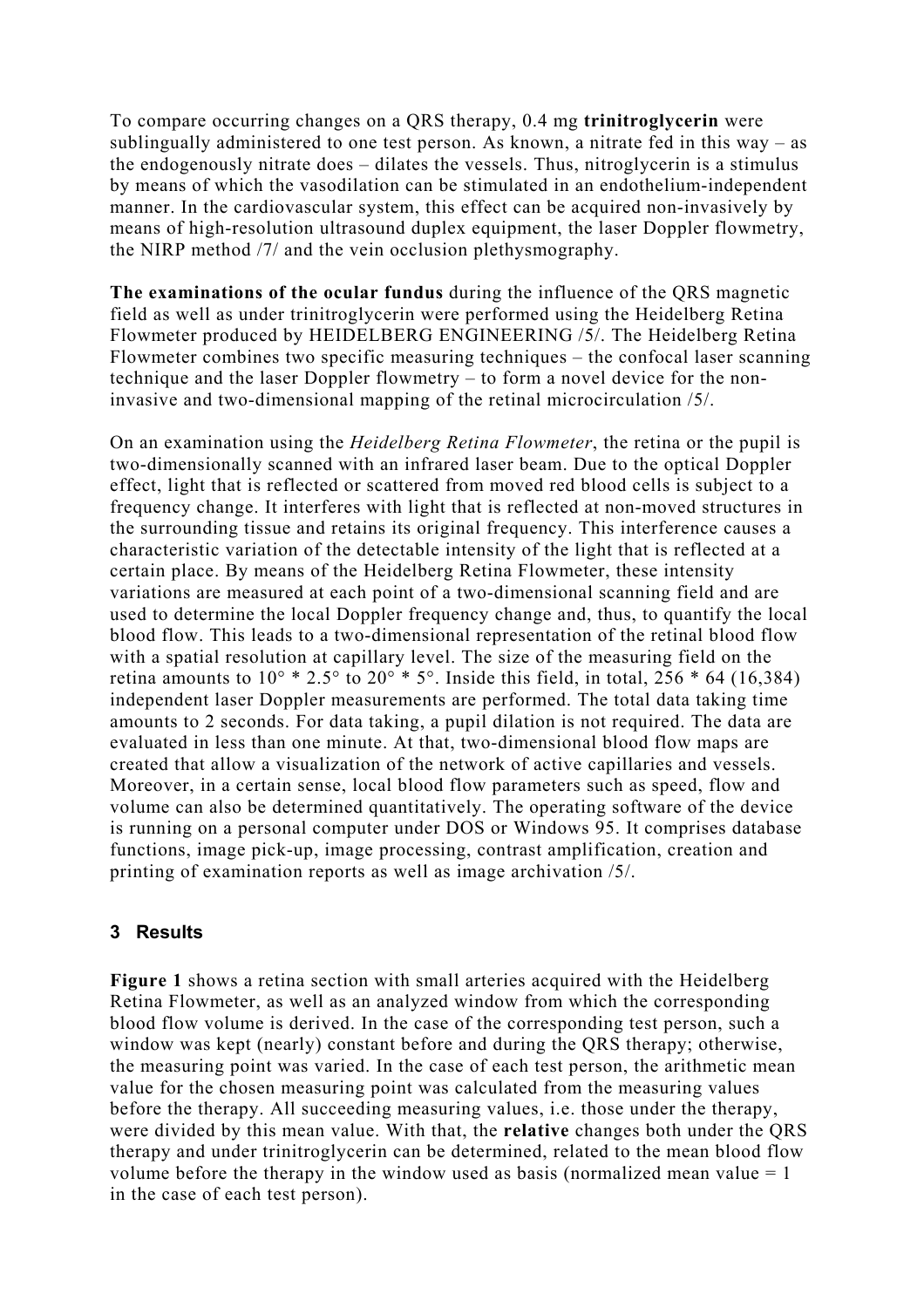

Figure 1: Retina section A with small arteries acquired with the Heidelberg Retina Flowmeter, as well as an analyzed window

Figure 2: Blood flow changes in a small eye artery of the retina under QRS therapy (before QRS, QRS levels 2 and 8) in the case of a 60 years old female proband



1 – Relative blood flow volume

- 1.a Dezimalkommas  $\rightarrow$  Punkte
- 2 Volume mean value before QRS = 1
- $3 -$  Volume mean value under ORS level  $2 = 1.13$
- $4 Volume$  mean value under ORS level  $8 = 1.34$
- 5 Heidelberg Retina Flowmeter
- 6 Beginning of QRS level 2
- 7 Beginning of QRS level 8
- $8 Time$  [min]

After the shown algorithm, the following measuring values were obtained in the case of the test persons under the corresponding magnetic field intensities. **Figure 2** shows the mean values before QRS as well as under the levels 2 and 8 in the case of a 60 years old female proband. Analogously, **Figure 3** shows the mean values in the case of a 58 years old male patient (Figure 3a: under QRS level 2, Figure 3b: under QRS level 8), **Figure 4** shows the mean values in the case of a 60 years old male patient (Figure 4a: under QRS level 2, Figure 4b: under QRS level 8), and **Figure 5** shows the mean values in the case of a 55 years old male proband under level 8 only. In **Figure 6**, for the male proband of Figure 4, the changes after a sublingual administration of 0.4 mg trinitroglycerin are shown as comparative representation.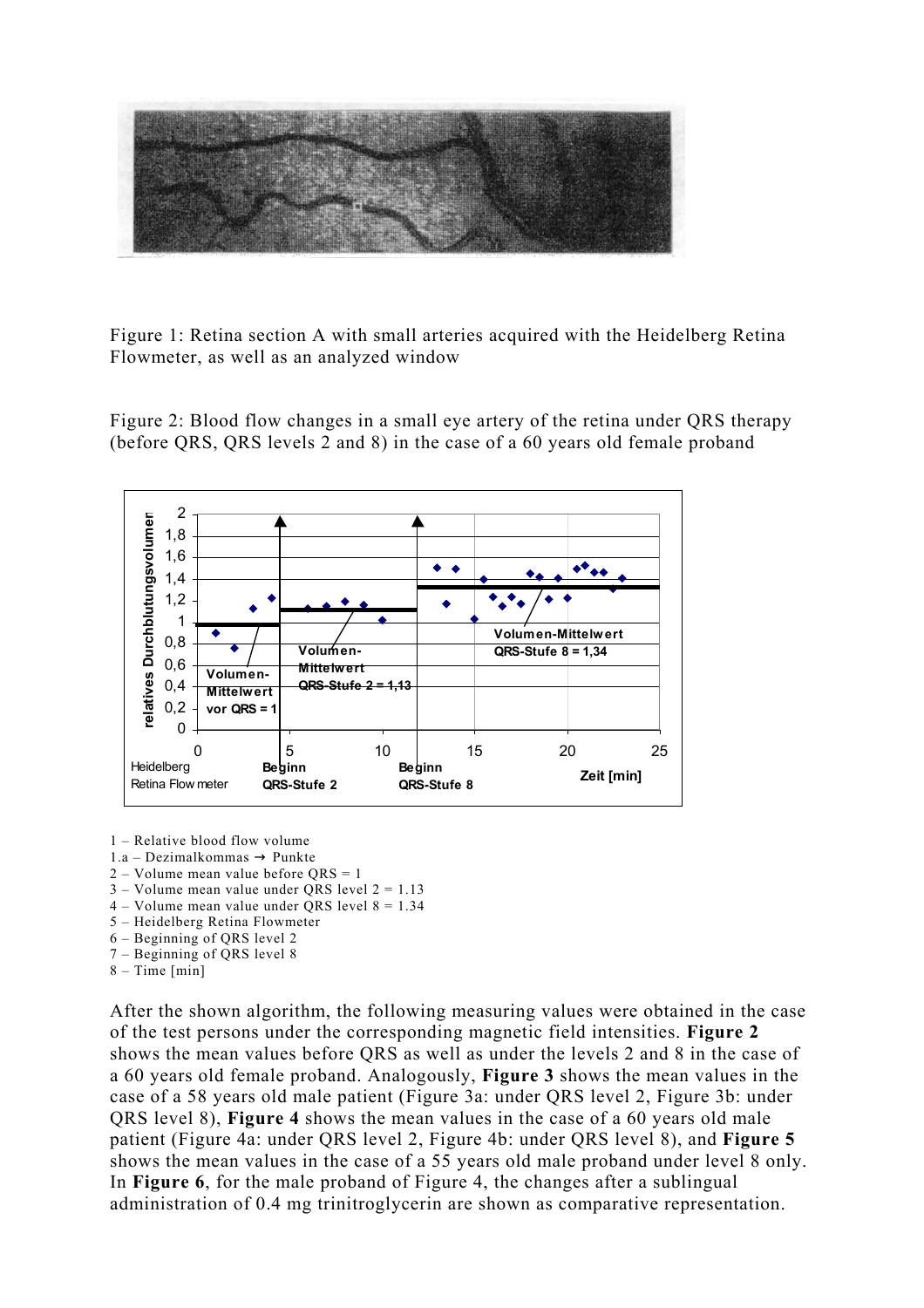

Figure 3: Blood flow changes in a small eye artery of the retina under QRS therapy [a) level 2, b) level 8] in the case of a 58 years old male proband

- 1 Relative blood flow volume
- 1.a Dezimalkommas  $\rightarrow$  Punkte
- $2 -$  Volume mean value before ORS = 1
- $3 -$  Volume mean value under  $\overline{QRS} = 1.12$
- 4 Heidelberg Retina Flowmeter
- 5 Beginning of QRS level 2
- $6 Time$  [min]
- 7 Volume mean value under QRS = 1.4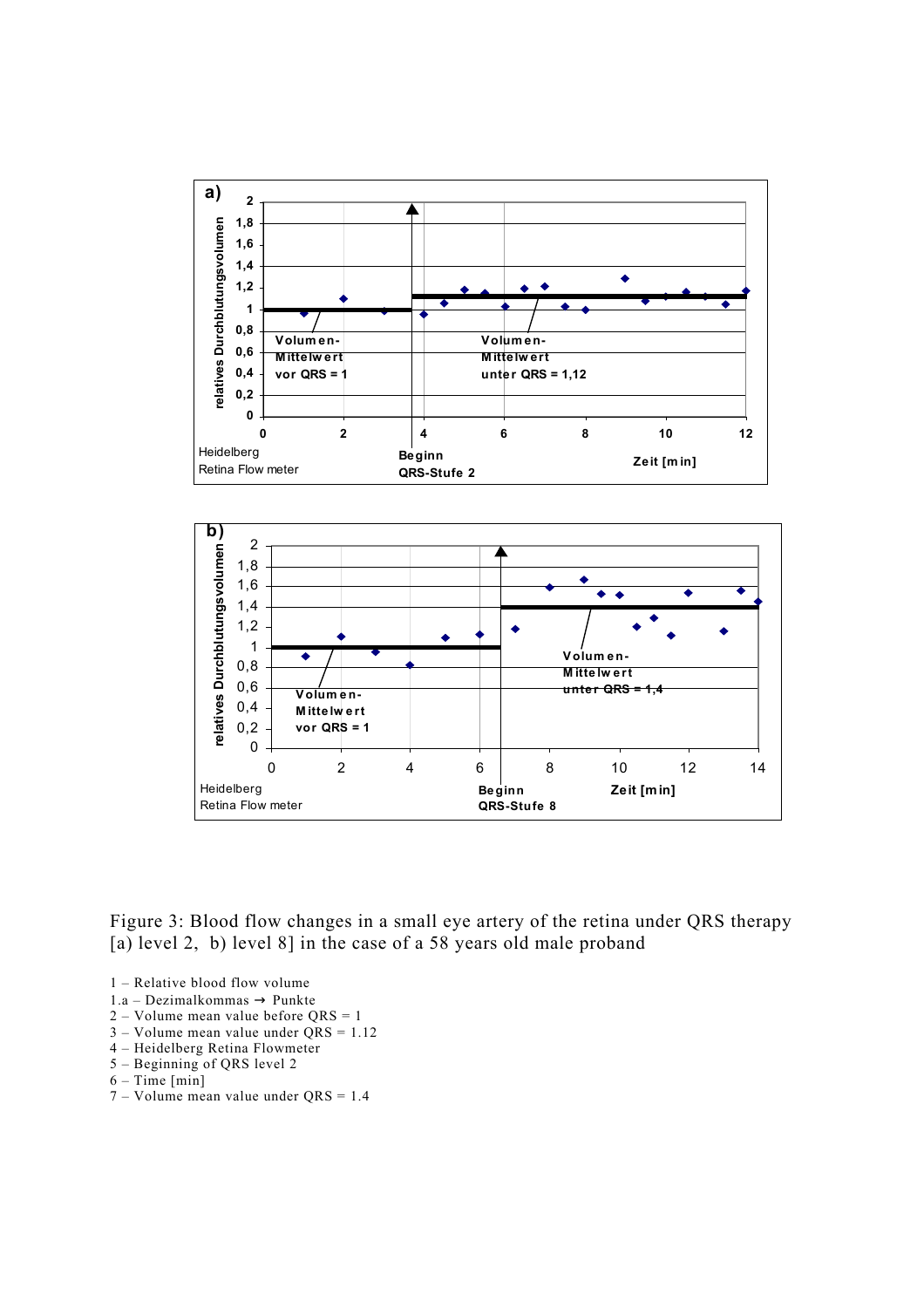

Figure 4: Blood flow changes in a small eye artery of the retina under QRS therapy [a) level 2, b) level 8] in the case of a 60 years old male proband

- 1 Relative blood flow volume
- 1.a Dezimalkommas  $\rightarrow$  Punkte
- 2 Volume mean value before QRS = 1
- 3 Volume mean value under QRS = 1.02
- 4 Heidelberg Retina Flowmeter
- 5 Beginning of QRS level 2
- $6 Time$  [min]
- 7 Volume mean value under QRS = 1.71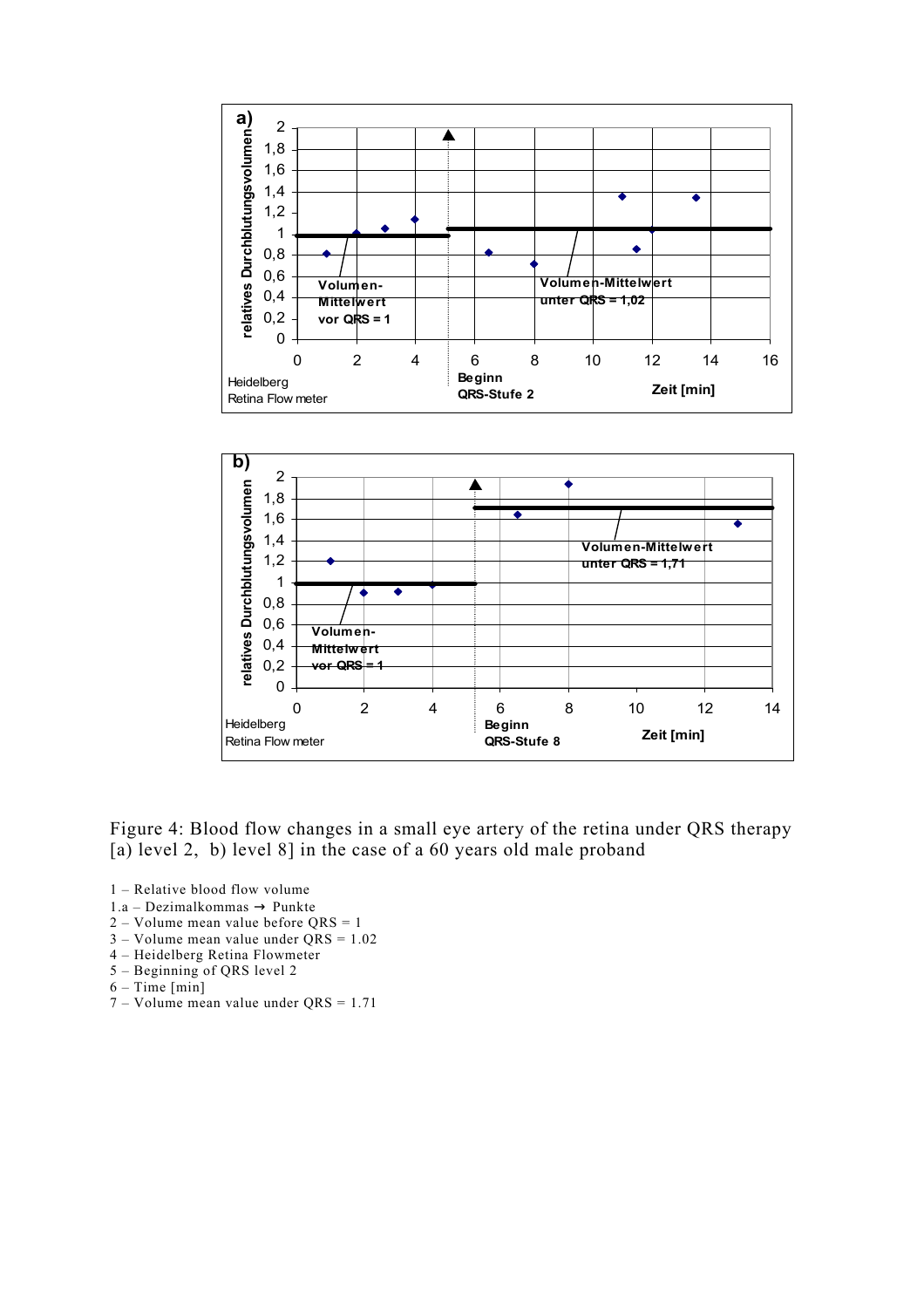

Figure 5: Blood flow changes in a small eye artery of the retina under QRS therapy [level 8] in the case of a 55 years old male proband]

- 1- Relative blood flow volume
- $1.a Dezimalkommas \rightarrow Punkte$
- $2 Volume$  mean value before  $ORS = 1$
- 3 Volume mean value under QRS = 1.36
- 4 Heidelberg Retina Flowmeter 5 – Beginning of QRS level 8
- 
- $6 Time$  [min]



Figure 6: Blood flow volumes in a small eye artery before and after the sublingual administration of 0.4 mg trinitroglycerin in the case of a 60 years old male proband

- 1 Relative blood flow volume
- 1.a Dezimalkommas  $\rightarrow$  Punkte
- $2 Volume$  mean value before trinitroglycerin = 1
- $3 Volume$  mean value under trinitroglycerin = 1.46
- 4 Heidelberg Retina Flowmeter
- 5 Administration of trinitroglycerin
- $6 Time [min]$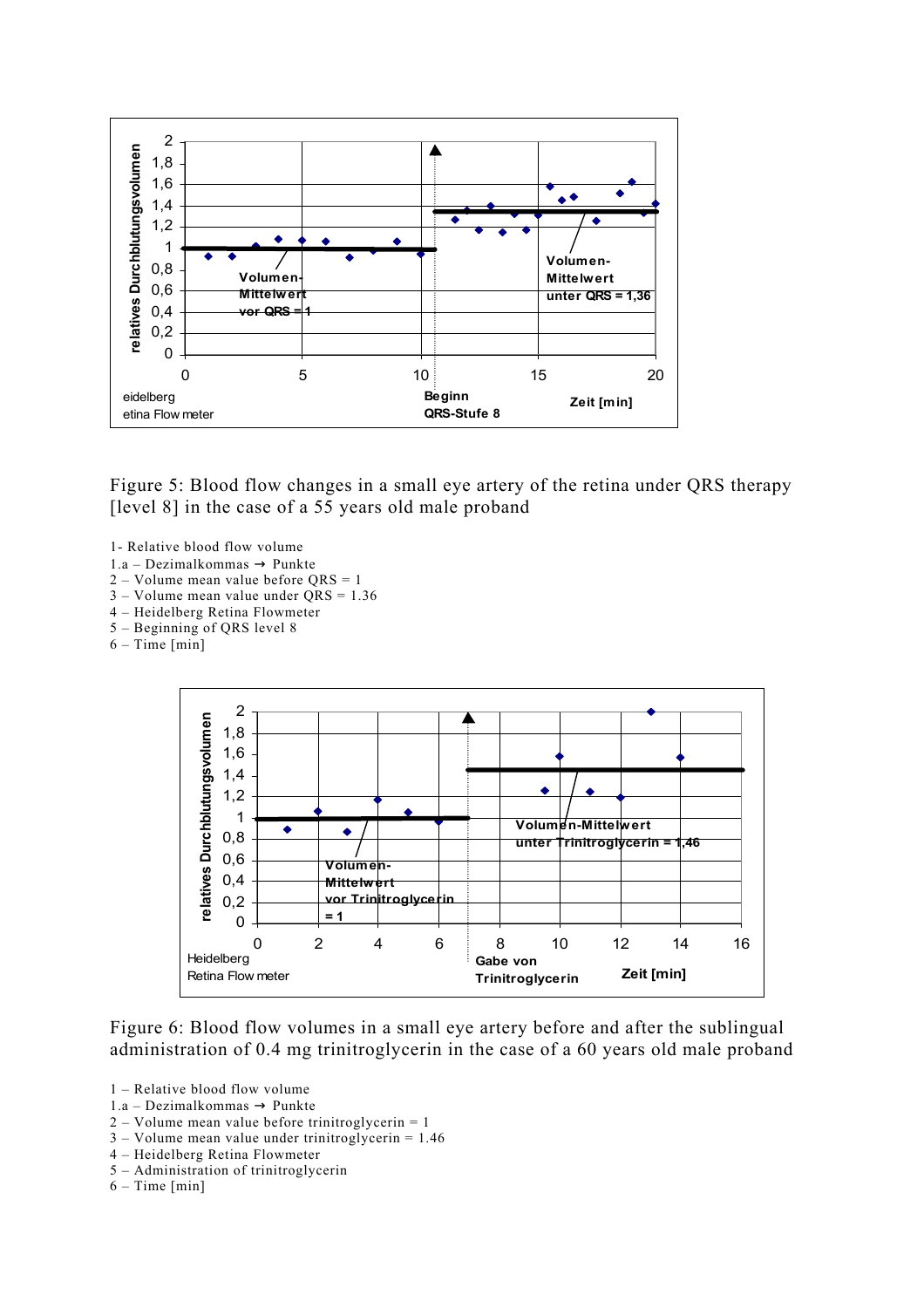To determine the dependence of the appearing relative blood flow changes in the case of the 4 test persons independently of the measuring point, all measuring values before the therapy as well as under the corresponding QRS magnetic field levels (intensities) 2 and 8 were summarized in a diagram as shown in **Figure 7**. The obtained arithmetic mean values and the standard deviations are shown in **Table 1**.



Figure 7: Dependence between the relative blood flow volumes and the QRS magnetic field levels 2 and 8 in the case of the 4 test persons, independently of the measuring point

1 – Relative blood flow volume

 $1.a - Dezimalkommas \rightarrow Punkte$ 

2 – Statistical dependence (correlation) between blood flow and QRS level:  $r = 0.75$ 

3 – QRS level (intensity level)

| <b>QRS-</b> level | <b>Arithmetic mean values</b><br>of the relative blood<br>flow volumes | <b>Standard</b><br>deviation |  |
|-------------------|------------------------------------------------------------------------|------------------------------|--|
| - Before therapy  | 1                                                                      | 0,09                         |  |
| 2                 | 1,1                                                                    | 0,11                         |  |
| 8                 | 1,39                                                                   | 0,15                         |  |

Table 1: Arithmetic mean values including standard deviations of the relative blood flow changes of the 4 test persons in case of the QRS magnetic field levels, derived from Figure 7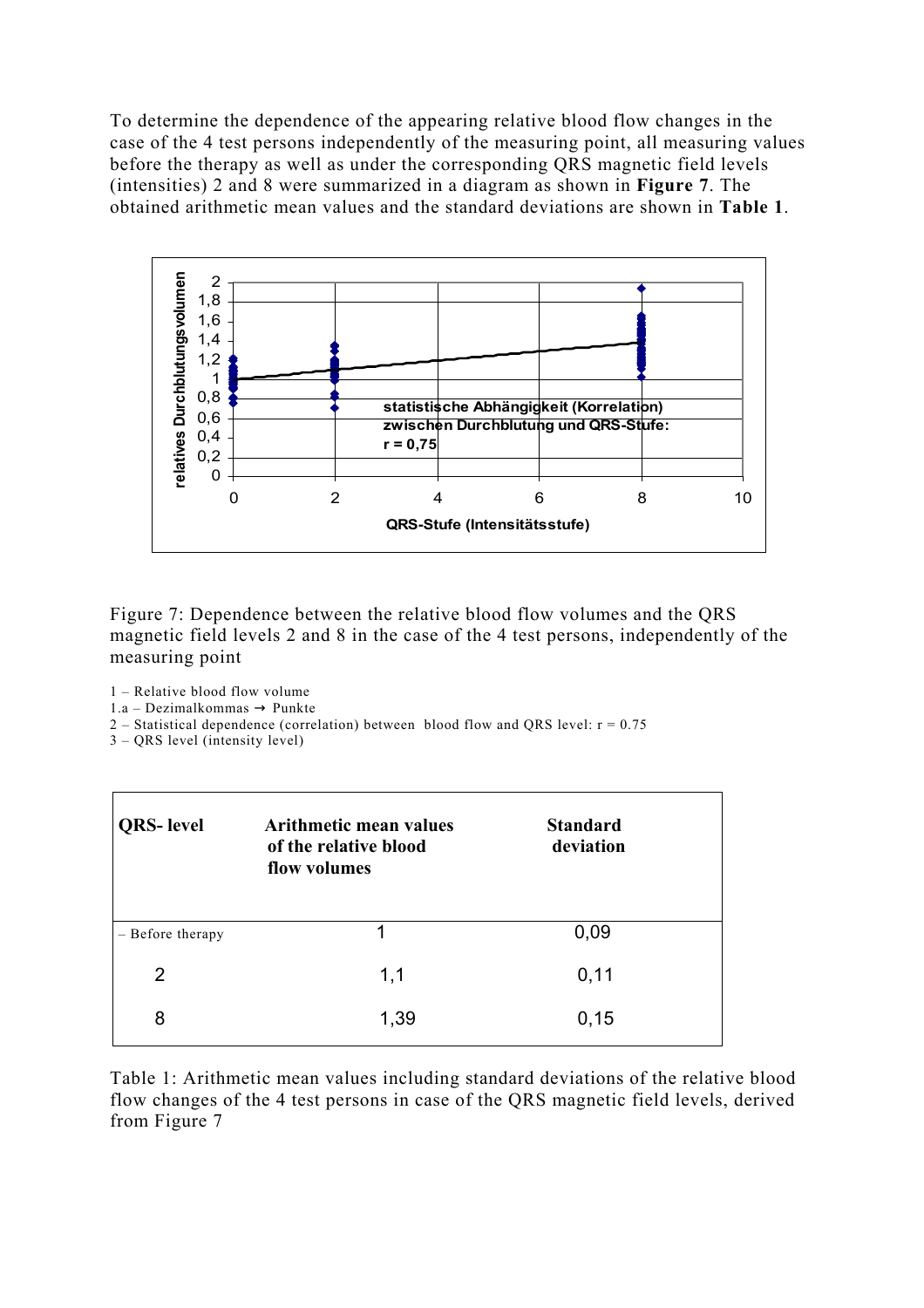## **4 Discussion**

The represented results show for the 4 test persons under QRS therapy: With an increase of the intensity of the QRS magnetic field, the blood flow volumes in the windows used as basis  $-$  i.e. independently of the measuring point  $-$  will increase too. Thus, a vasodilation occurs that can be different and possibly depends on the vessel state. That the process does not have a linear course, this is shown by the scatters of the measuring values around the respective mean values. However, a reason for the scatters could also consist in the measuring accuracy of the Retina Flowmeter.

Obviously, the occurrence of a vasodilation in case of an increase of the magnetic field intensity (Figures 2 to 5) also shows that the vessels of the retina – in contrast to the vessel periphery – are not innervated by the sympathicus. In a work of the authors not published up to now, there is shown: With an increase of the QRS magnetic field intensity, the peripheral sympathicotonus is increased and, thus, a peripheral narrowing occurs. At the same time, there is pointed to the fact that this causes a reduction of the NO production. Inversely, a low QRS level causes a reduction of the peripheral sympathicotonus and, thus, a vessel extension. Obviously, this does not occur in the retina.

The effect of exogenously fed trinitroglycerin is shown in Figure 6. The results are comparable with those under magnetic field therapy: The sublingually fed nitrate has a vessel-dilating effect as the endogenously created nitrate does. Thus, nitroglycerin is a stimulus by means of which the vasodilation can be stimulated in an endothelium-dependent manner.

Between the QRS level and the appearing magnetic field intensity, there is a completely linear relation: minimally selectable field strength of  $2 \mu T$  at the level 1, field strength of 20 µT at highest level 10. Figure 7 shows that the approximate assumption of a linear correlation between the relative blood flow volumes and the magnetic field intensities seems to be justified because a relatively high correlation factor of  $r = 0.75$  resulted in the case of these 4 test persons. Whether such a dependence in the case of normal probands appears generally, this has to be ascertained in further examinations. If endothelium affections (for example, in the case of diabetics), such a correlation occur scarcely as it was analyzed in studies.

Whether the changes listed in Table 1 will prove to be normal ranges, this has to be determined in the case of a greater number of test persons.

### **5 Outlook**

In the plenary lecture "QRS magnetic field therapy – presence and future", there was shown: At the vessel endothelium, in the most general sense, the control of the synthesis of **nitrogen monoxide** (NO) /3, 4, 6, 7, 9, 10, 11/ and **prostacyclines** as vasodilators takes place, also activated by the specifically formed QRS magnetic field /1, 2, 12, 13/. As Kelm /6/ states, nitrogen monoxide is created by the endothelium cells already in the resting state and essentially contributes to the regulation of the vessel tonus, i.e. of the blood flow and pressure. On the other hand,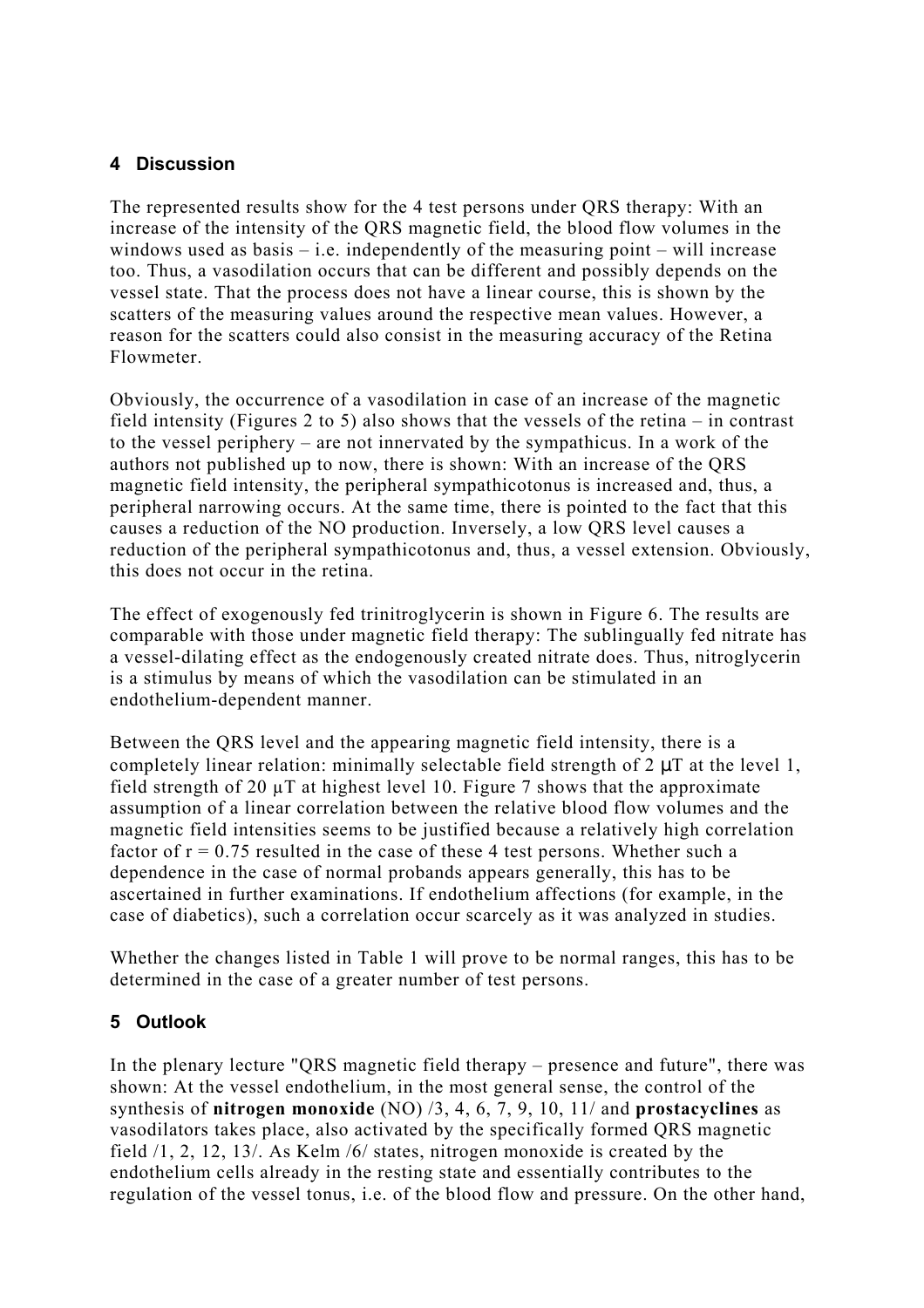in case of various diseases of the cardiovascular system in the early stage, the vessel endothelium is affected and the protective effect of NO as vasodilator and thrombocyte inhibitor is not present (occurrence of endothelium dysfunctions) as stated in /6, 9, 10/. Furthermore, it is known that NO set free from endothelium cells into the blood is first oxidized in the plasma to nitrite that is converted to nitrate very quickly that is eliminated in the urine /6/. The oxidation is also referred to as a "deactivation mechanism for NO". It is very likely that this mechanism is the reason for the fact that the production and the drain of the ocular humor hold the balance and a constant intraocular pressure results. If the NO production is reduced in case of a endothelium dysfunction, the intraocular pressure can rise pathologically, the optic nerve can be affected and a glaucoma can occur. If a strong endothelium dysfunction is present, after /9/, an increased NO catabolism is released by an activation of the renin-angiotensin system (RAS).

If there is stated in /8/ that a glaucoma treatment using a magnetic field could be assessed as positive in 50 % of the cases, then the mentioned NO deactivation mechanism should be the reason for that.

The possible applications of the QRS magnetic field therapy in the entire ophtalmology stated as an outlook have to be examined in future works.

#### **References**

/1/ Fischer, G. und U. Warnke: Einrichtung zur Ermittlung der Wirkung gepulster Magnetfelder auf einen Organismus. Europäische Patentschrift EP 0 729 318 B1.

/2/ Fischer, G.: Grundlagen der Quanten-Therapie. HECATAEUS-Verlagsanstalt 1996.

/3/ Forth, W. u.a.: Pharmakologie und Toxikologie. Spektrum Akademischer Verlag Heidelberg/Berlin/Oxford 1996.

/4/ Grobecker, H.-F., W. R. Kukovetz: Organische Nitrate: Neue Aspekte zum Wirkungsmechanismus und zur therapeutischen Anwendung. Arcis München 1992.

/5/ Heidelberg Engineering: Firmenschrift zum Heidelberg Retina Flowmeter.

/6/ Kelm, M.: Kardiovaskuläre Wirkungen von Stickstoffmonoxid und ihre Bedeutung für die arterielle Hypertonie. Schattauer Stuttgart/New York 1996.

/7/ Krauß, M. und G. Grohmann: Messung von peripheren Kreislaufparametern mit der nichtinvasiven NIRP-Methode bei pulsierender Magnetfeldtherapie mit dem Quantronic-Resonanz-System Salut 1. Ärztezeitschrift für Naturheilverfahren 38, 7 (1997), 491-502.

/8/ Mitbreit, M. I.: Use of Magnetic Fields in Ophthalmology. Medizinisches Institut Moskau, Rußland: Vestnik oftalmologii 4, 69-72 (1980).

/9/ MMW: Endothel-Dysfunktion. Neue Aspekte der ACE-Hemmung. MMV Medizin München 20/1997.

/10/ Schmidt, H. H. H. W.: NO, endogener Botenstoff und Zellgift. MED. MO. PHARM. 17, 6 (1994), 168 - 185.